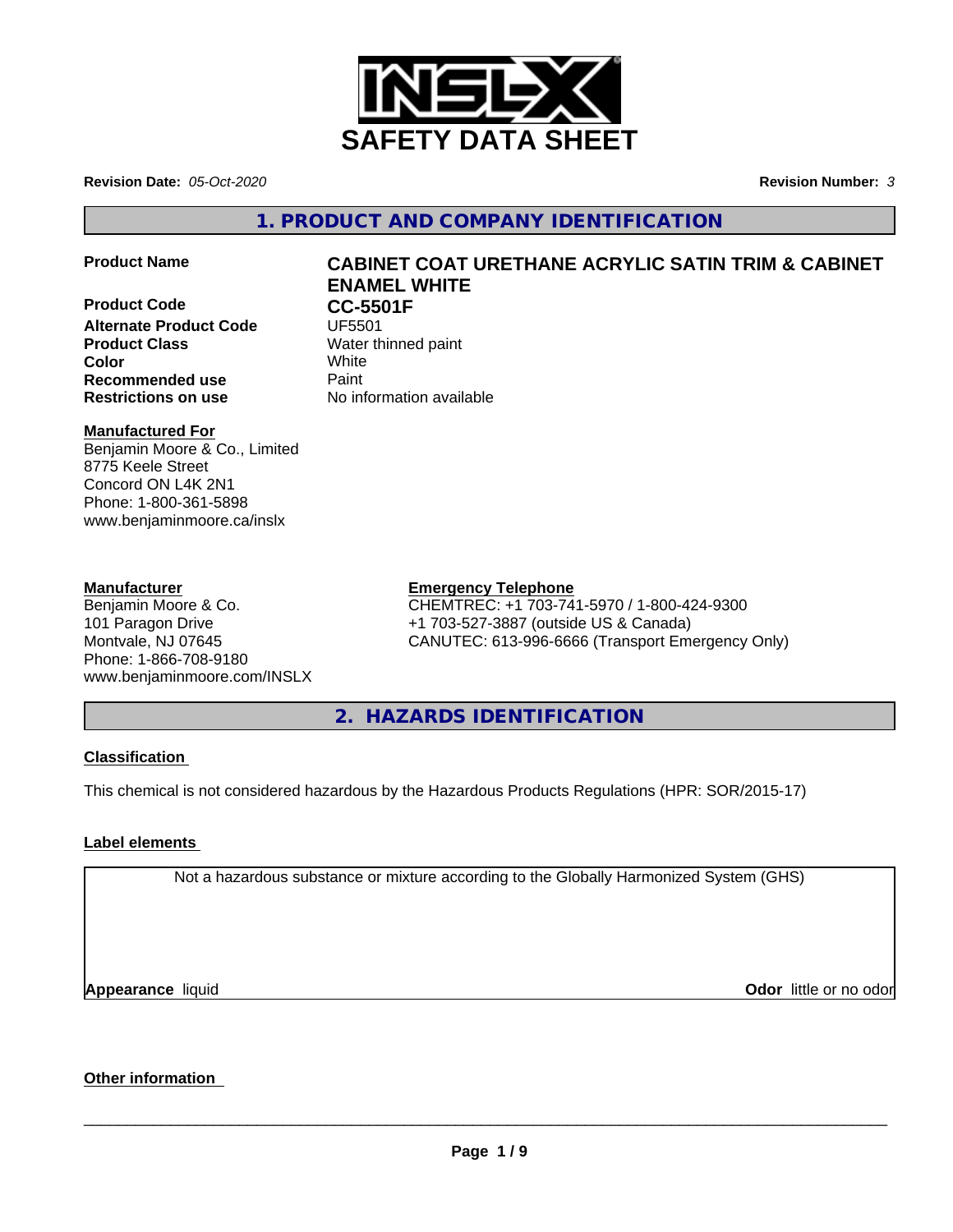No information available

 **WARNING:** This product contains isothiazolinone compounds at levels of <0.1%. These substances are biocides commonly found in most paints and a variety of personal care products as a preservative. Certain individuals may be sensitive or allergic to these substances, even at low levels.

# **3. COMPOSITION INFORMATION ON COMPONENTS**

| <b>Chemical name</b> | CAS No.    | Weight-%       | Hazardous Material<br>Information Review Act date exemption granted<br>registry number<br>(HMIRA registry $#$ ) | Date HMIRA filed and<br>(if applicable) |
|----------------------|------------|----------------|-----------------------------------------------------------------------------------------------------------------|-----------------------------------------|
| Titanium dioxide     | 13463-67-7 | $10 - 30\%$    |                                                                                                                 |                                         |
| Nepheline syenite    | 37244-96-5 | - 5%           |                                                                                                                 |                                         |
| Silica amorphous     | 7631-86-9  | $-5%$          |                                                                                                                 |                                         |
| Ammonia              | 7664-41-7  | $0.1 - 0.25\%$ |                                                                                                                 |                                         |

\*The exact percentage (concentration) of composition has been withheld as a trade secret

# **4. FIRST AID MEASURES**

| No hazards which require special first aid measures.<br><b>General Advice</b>                                   |                                                           |
|-----------------------------------------------------------------------------------------------------------------|-----------------------------------------------------------|
| Rinse thoroughly with plenty of water for at least 15<br><b>Eye Contact</b><br>minutes and consult a physician. |                                                           |
| <b>Skin Contact</b><br>removing all contaminated clothes and shoes.                                             | Wash off immediately with soap and plenty of water while  |
| <b>Inhalation</b>                                                                                               | Move to fresh air. If symptoms persist, call a physician. |
| Ingestion<br>water. Consult a physician if necessary.                                                           | Clean mouth with water and afterwards drink plenty of     |
| None known.<br><b>Most Important Symptoms/Effects</b>                                                           |                                                           |
| <b>Notes To Physician</b><br>Treat symptomatically.                                                             |                                                           |

# **5. FIRE-FIGHTING MEASURES**

| <b>Suitable Extinguishing Media</b>                   | Use extinguishing measures that are appropriate to local<br>circumstances and the surrounding environment.                                   |
|-------------------------------------------------------|----------------------------------------------------------------------------------------------------------------------------------------------|
| Protective equipment and precautions for firefighters | As in any fire, wear self-contained breathing apparatus<br>pressure-demand, MSHA/NIOSH (approved or equivalent)<br>and full protective gear. |
| <b>Specific Hazards Arising From The Chemical</b>     | Closed containers may rupture if exposed to fire or<br>extreme heat.                                                                         |
| Sensitivity to mechanical impact                      | No.                                                                                                                                          |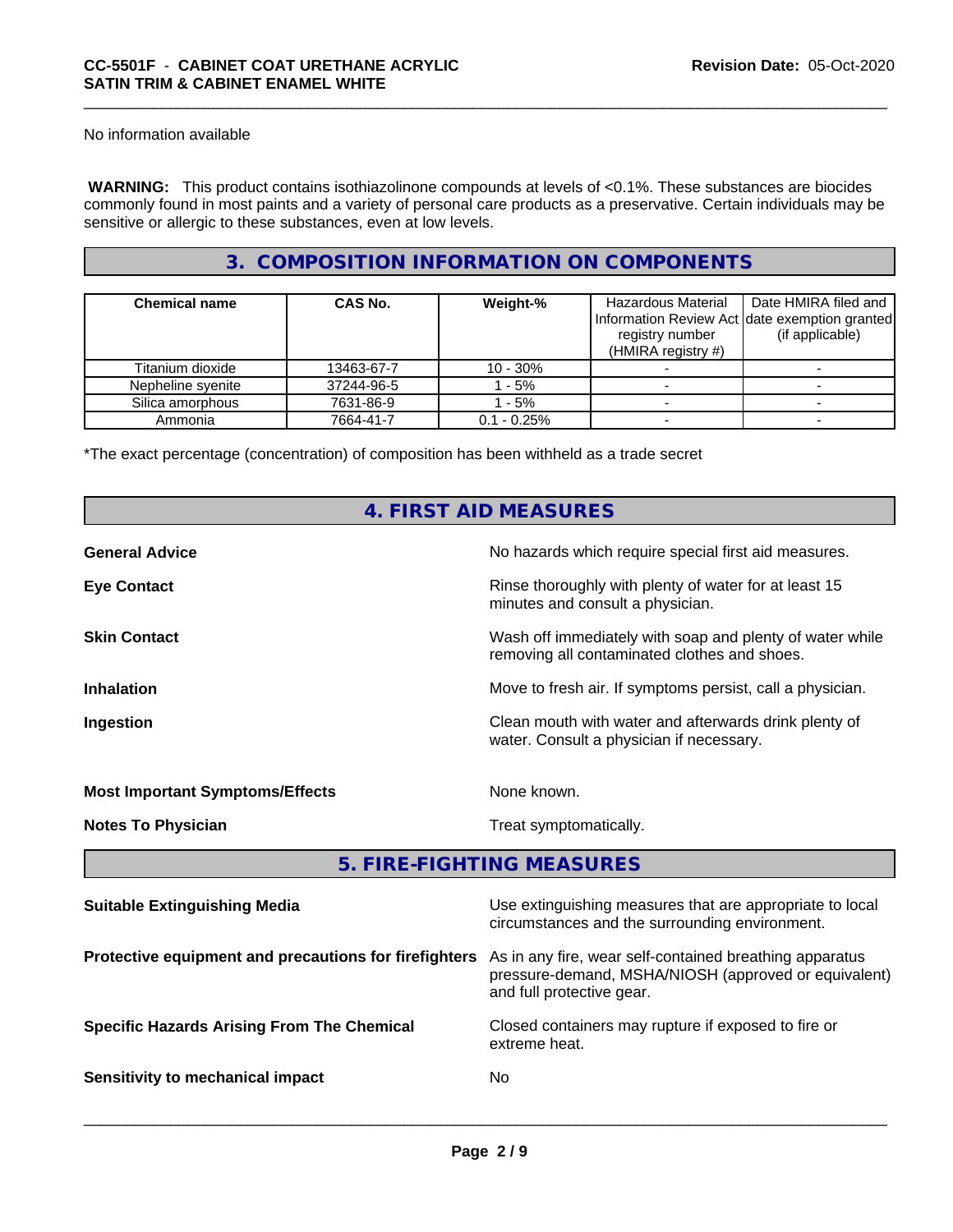| Sensitivity to static discharge                                                  |                        | No                                                 |                                |
|----------------------------------------------------------------------------------|------------------------|----------------------------------------------------|--------------------------------|
| <b>Flash Point Data</b><br>Flash point (°F)<br>Flash Point (°C)<br><b>Method</b> |                        | Not applicable<br>Not applicable<br>Not applicable |                                |
| <b>Flammability Limits In Air</b>                                                |                        |                                                    |                                |
| Lower flammability limit:<br><b>Upper flammability limit:</b>                    |                        | Not applicable<br>Not applicable                   |                                |
| <b>NFPA</b><br>Health: 1                                                         | <b>Flammability: 0</b> | <b>Instability: 0</b>                              | <b>Special: Not Applicable</b> |

#### **NFPA Legend**

- 0 Not Hazardous
- 1 Slightly
- 2 Moderate
- 3 High
- 4 Severe

*The ratings assigned are only suggested ratings, the contractor/employer has ultimate responsibilities for NFPA ratings where this system is used.*

*Additional information regarding the NFPA rating system is available from the National Fire Protection Agency (NFPA) at www.nfpa.org.*

**6. ACCIDENTAL RELEASE MEASURES**

**Personal Precautions Avoid contact with skin, eyes and clothing. Ensure** Avoid contact with skin, eyes and clothing. Ensure adequate ventilation.

**Other Information Discription Prevent further leakage or spillage if safe to do so.** 

**Environmental precautions** See Section 12 for additional Ecological Information.

**Methods for Cleaning Up Example 20 Soak** up with inert absorbent material. Sweep up and shovel into suitable containers for disposal.

**7. HANDLING AND STORAGE**

**Handling Handling Avoid contact with skin, eyes and clothing. Avoid breathing** vapors, spray mists or sanding dust. In case of insufficient ventilation, wear suitable respiratory equipment.

**Storage Keep container tightly closed. Keep out of the reach of Keep Keep container tightly closed. Keep out of the reach of** 

**Incompatible Materials No information available No** information available

 $\overline{\phantom{a}}$  ,  $\overline{\phantom{a}}$  ,  $\overline{\phantom{a}}$  ,  $\overline{\phantom{a}}$  ,  $\overline{\phantom{a}}$  ,  $\overline{\phantom{a}}$  ,  $\overline{\phantom{a}}$  ,  $\overline{\phantom{a}}$  ,  $\overline{\phantom{a}}$  ,  $\overline{\phantom{a}}$  ,  $\overline{\phantom{a}}$  ,  $\overline{\phantom{a}}$  ,  $\overline{\phantom{a}}$  ,  $\overline{\phantom{a}}$  ,  $\overline{\phantom{a}}$  ,  $\overline{\phantom{a}}$ 

# **8. EXPOSURE CONTROLS/PERSONAL PROTECTION**

children.

**Exposure Limits**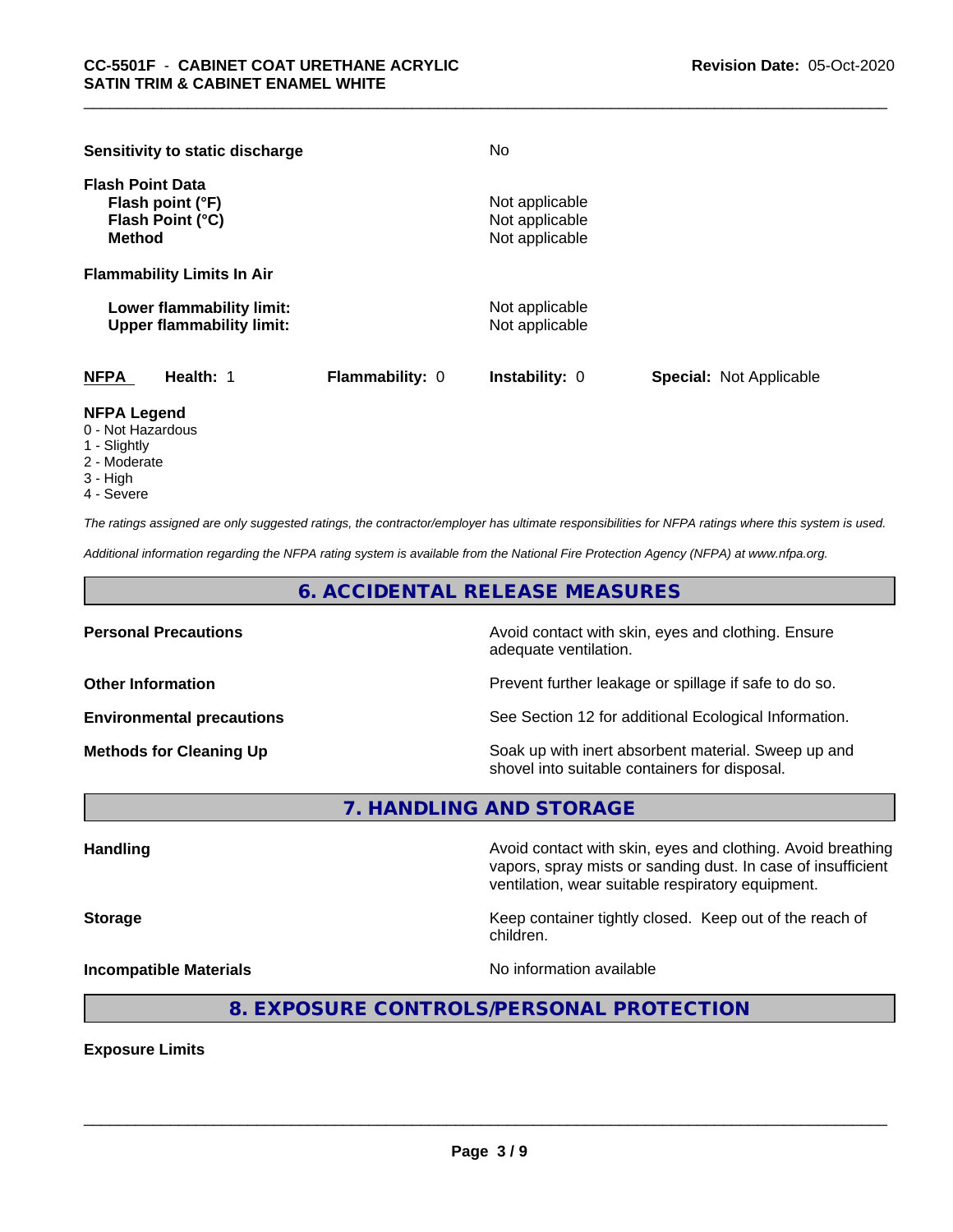| <b>Chemical name</b> | <b>ACGIH TLV</b>         | <b>Alberta</b>             | <b>British Columbia</b>  | <b>Ontario</b>    | Quebec                      |
|----------------------|--------------------------|----------------------------|--------------------------|-------------------|-----------------------------|
| Titanium dioxide     | TWA: $10 \text{ mg/m}^3$ | 10 mg/m $3$ - TWA          | 10 mg/m $3$ - TWA        | 10 mg/m $3$ - TWA | $10 \text{ mg/m}^3$ - TWAEV |
|                      |                          |                            | $3 \text{ mg/m}^3$ - TWA |                   |                             |
| Nepheline syenite    | N/E                      | N/E                        | N/E                      | 10 mg/m $3$ - TWA | N/E                         |
| Ammonia              | STEL: 35 ppm             | 25 ppm - TWA               | 25 ppm - TWA             | 25 ppm - TWA      | 25 ppm - TWAEV              |
|                      | TWA: 25 ppm              | 17 mg/m $3$ - TWA          | 35 ppm - STEL            | 35 ppm - STEL     | 17 mg/m $3$ - TWAEV         |
|                      |                          | 35 ppm - STEL              |                          |                   | 35 ppm - STEV               |
|                      |                          | $24 \text{ mg/m}^3$ - STEL |                          |                   | $24 \text{ mg/m}^3$ - STEV  |

#### **Legend**

ACGIH - American Conference of Governmental Industrial Hygienists Alberta - Alberta Occupational Exposure Limits British Columbia - British Columbia Occupational Exposure Limits Ontario - Ontario Occupational Exposure Limits Quebec - Quebec Occupational Exposure Limits N/E - Not established

# **Personal Protective Equipment**

**Engineering Measures Ensure** Ensure adequate ventilation, especially in confined areas.

**Eye/Face Protection** Safety glasses with side-shields. **Skin Protection Protection Protective gloves and impervious clothing. Respiratory Protection In case of insufficient ventilation wear suitable respiratory** equipment.

**Hygiene Measures Avoid contact with skin, eyes and clothing. Remove and Avoid contact with skin, eyes and clothing. Remove and Avoid contact with skin, eyes and clothing. Remove and** wash contaminated clothing before re-use. Wash thoroughly after handling.

# **9. PHYSICAL AND CHEMICAL PROPERTIES**

**Appearance** liquid **Odor** little or no odor **Odor Threshold** No information available **Density (lbs/gal)** 10.2 - 10.6 **Specific Gravity** 1.22 - 1.27 **pH pH**  $\blacksquare$ **Viscosity (cps)** No information available **Solubility(ies)** No information available **Water solubility** No information available **Evaporation Rate Evaporation Rate No information available Vapor pressure** No information available **Vapor density No information available No** information available **Wt.** % Solids 40 - 50 **Vol. % Solids** 30 - 40 **Wt. % Volatiles** 50 - 60 **Vol. % Volatiles** 60 - 70 **VOC Regulatory Limit (g/L)** < 50 **Boiling Point (°F) Boiling Point (°C)** 100 **Freezing point (°F)** 32 **Freezing Point (°C)** 0 **Flash point (°F)**  $\qquad \qquad$  Not applicable **Flash Point (°C)** Not applicable **Method** Not applicable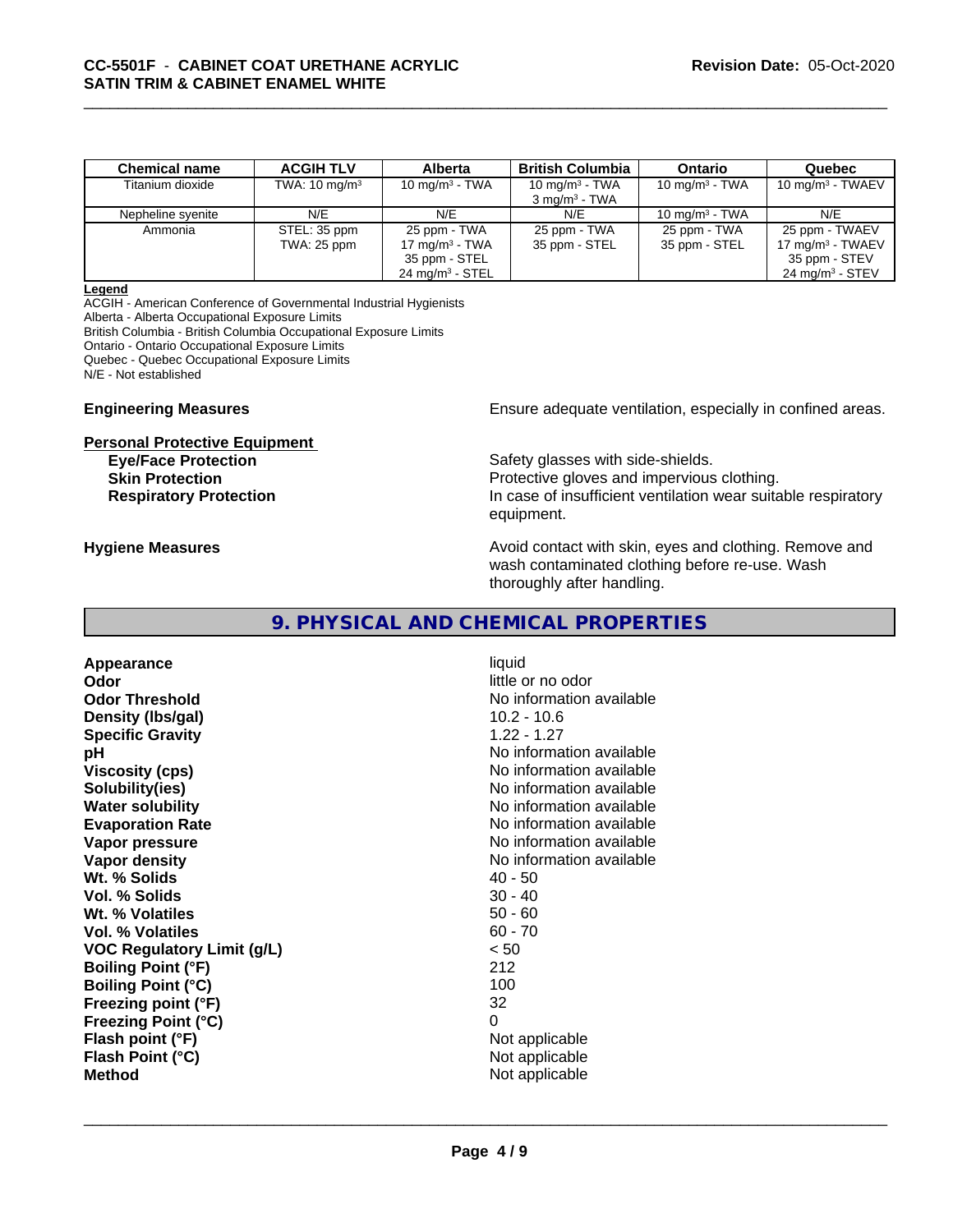**Flammability (solid, gas)**<br> **Upper flammability limit:**<br>
Upper flammability limit:<br>  $\begin{array}{ccc}\n\bullet & \bullet & \bullet \\
\bullet & \bullet & \bullet\n\end{array}$ **Upper flammability limit:**<br> **Lower flammability limit:**<br>
Not applicable<br>
Not applicable **Lower flammability limit:**<br> **Autoignition Temperature (°F)**<br>
Mo information available **Autoignition Temperature (°F)**<br> **Autoignition Temperature (°C)** No information available Autoignition Temperature (°C)<br>
Decomposition Temperature (°F)<br>
No information available **Decomposition Temperature (°F) Decomposition Temperature (°C)** No information available<br> **Partition coefficient Partition available** 

**No information available** 

# **10. STABILITY AND REACTIVITY**

| <b>Reactivity</b>                         | Not Applicable                           |
|-------------------------------------------|------------------------------------------|
| <b>Chemical Stability</b>                 | Stable under normal conditions.          |
| <b>Conditions to avoid</b>                | Prevent from freezing.                   |
| <b>Incompatible Materials</b>             | No materials to be especially mentioned. |
| <b>Hazardous Decomposition Products</b>   | None under normal use.                   |
| <b>Possibility of hazardous reactions</b> | None under normal conditions of use.     |

# **11. TOXICOLOGICAL INFORMATION**

**Product Information Information on likely routes of exposure**

**Principal Routes of Exposure Exposure** Eye contact, skin contact and inhalation.

**Acute Toxicity<br>Product Information** 

**No information available** 

#### **Symptoms related to the physical,chemical and toxicological characteristics**

**Symptoms** No information available

 $\overline{\phantom{a}}$  ,  $\overline{\phantom{a}}$  ,  $\overline{\phantom{a}}$  ,  $\overline{\phantom{a}}$  ,  $\overline{\phantom{a}}$  ,  $\overline{\phantom{a}}$  ,  $\overline{\phantom{a}}$  ,  $\overline{\phantom{a}}$  ,  $\overline{\phantom{a}}$  ,  $\overline{\phantom{a}}$  ,  $\overline{\phantom{a}}$  ,  $\overline{\phantom{a}}$  ,  $\overline{\phantom{a}}$  ,  $\overline{\phantom{a}}$  ,  $\overline{\phantom{a}}$  ,  $\overline{\phantom{a}}$ 

### **Delayed and immediate effects as well as chronic effects from short and long-term exposure**

| Eye contact                   | May cause slight irritation                                                                                     |
|-------------------------------|-----------------------------------------------------------------------------------------------------------------|
| <b>Skin contact</b>           | Substance may cause slight skin irritation. Prolonged or<br>repeated contact may dry skin and cause irritation. |
| <b>Inhalation</b>             | May cause irritation of respiratory tract.                                                                      |
| Ingestion                     | Ingestion may cause gastrointestinal irritation, nausea,<br>vomiting and diarrhea.                              |
| <b>Sensitization</b>          | No information available.                                                                                       |
| <b>Neurological Effects</b>   | No information available.                                                                                       |
| <b>Mutagenic Effects</b>      | No information available.                                                                                       |
| <b>Reproductive Effects</b>   | No information available.                                                                                       |
| <b>Developmental Effects</b>  | No information available.                                                                                       |
| <b>Target organ effects</b>   | No information available.                                                                                       |
| <b>STOT - single exposure</b> | No information available.                                                                                       |
|                               |                                                                                                                 |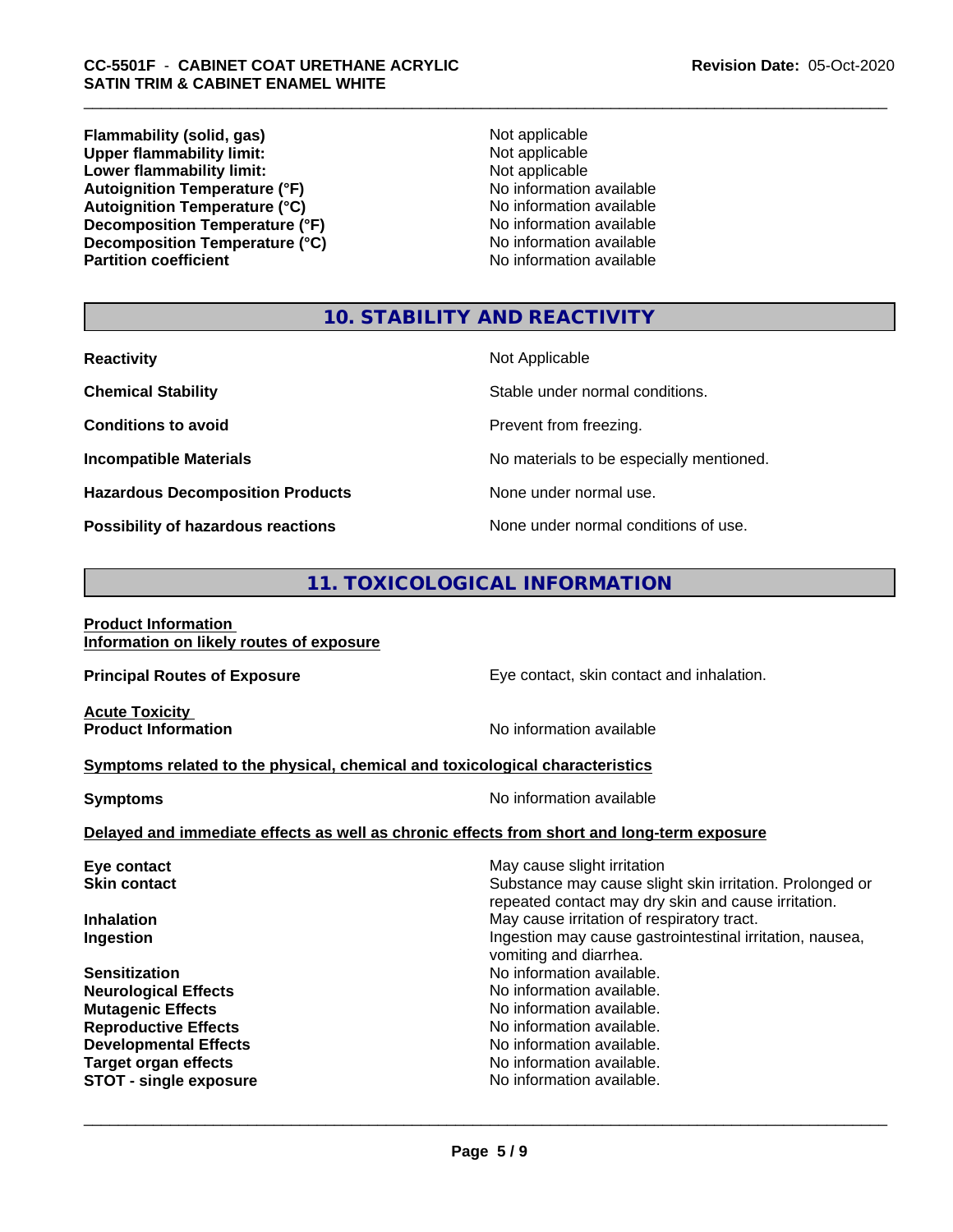# **STOT - repeated exposure and the set of the STOT - repeated exposure**<br> **Other adverse effects CONS CONS CONS NO** information available. **Other adverse effects<br>Aspiration Hazard**

No information available.

**Numerical measures of toxicity**

**The following values are calculated based on chapter 3.1 of the GHS document**

| <b>ATEmix (oral)</b>                 | 46796 mg/kg |
|--------------------------------------|-------------|
| <b>ATEmix (inhalation-dust/mist)</b> | 343.2 mg/L  |

### **Component Information**

| Chemical name                  | Oral LD50            | Dermal LD50             | Inhalation LC50        |
|--------------------------------|----------------------|-------------------------|------------------------|
| Titanium dioxide<br>13463-67-7 | > 10000 mg/kg (Rat)  |                         |                        |
| Silica amorphous<br>7631-86-9  | $= 7900$ mg/kg (Rat) | $>$ 2000 mg/kg (Rabbit) | $> 2.2$ mg/L (Rat) 1 h |
| Ammonia<br>7664-41-7           | $=$ 350 mg/kg (Rat)  |                         | $= 2000$ ppm (Rat) 4 h |

#### **Chronic Toxicity**

#### **Carcinogenicity**

*The information below indicateswhether each agency has listed any ingredient as a carcinogen:.*

| <b>Chemical name</b> | <b>IARC</b>                     | <b>NTP</b> |
|----------------------|---------------------------------|------------|
|                      | 2B<br>Possible Human Carcinogen |            |
| Titanium<br>dioxide  |                                 |            |

• Although IARC has classified titanium dioxide as possibly carcinogenic to humans (2B), their summary concludes: "No significant exposure to titanium dioxide is thought to occur during the use of products in which titanium dioxide is bound to other materials, such as paint."

#### **Legend**

IARC - International Agency for Research on Cancer NTP - National Toxicity Program OSHA - Occupational Safety & Health Administration

**12. ECOLOGICAL INFORMATION**

# **Ecotoxicity Effects**

The environmental impact of this product has not been fully investigated.

#### **Product Information**

#### **Acute Toxicity to Fish**

No information available

# **Acute Toxicity to Aquatic Invertebrates**

No information available

#### **Acute Toxicity to Aquatic Plants**

No information available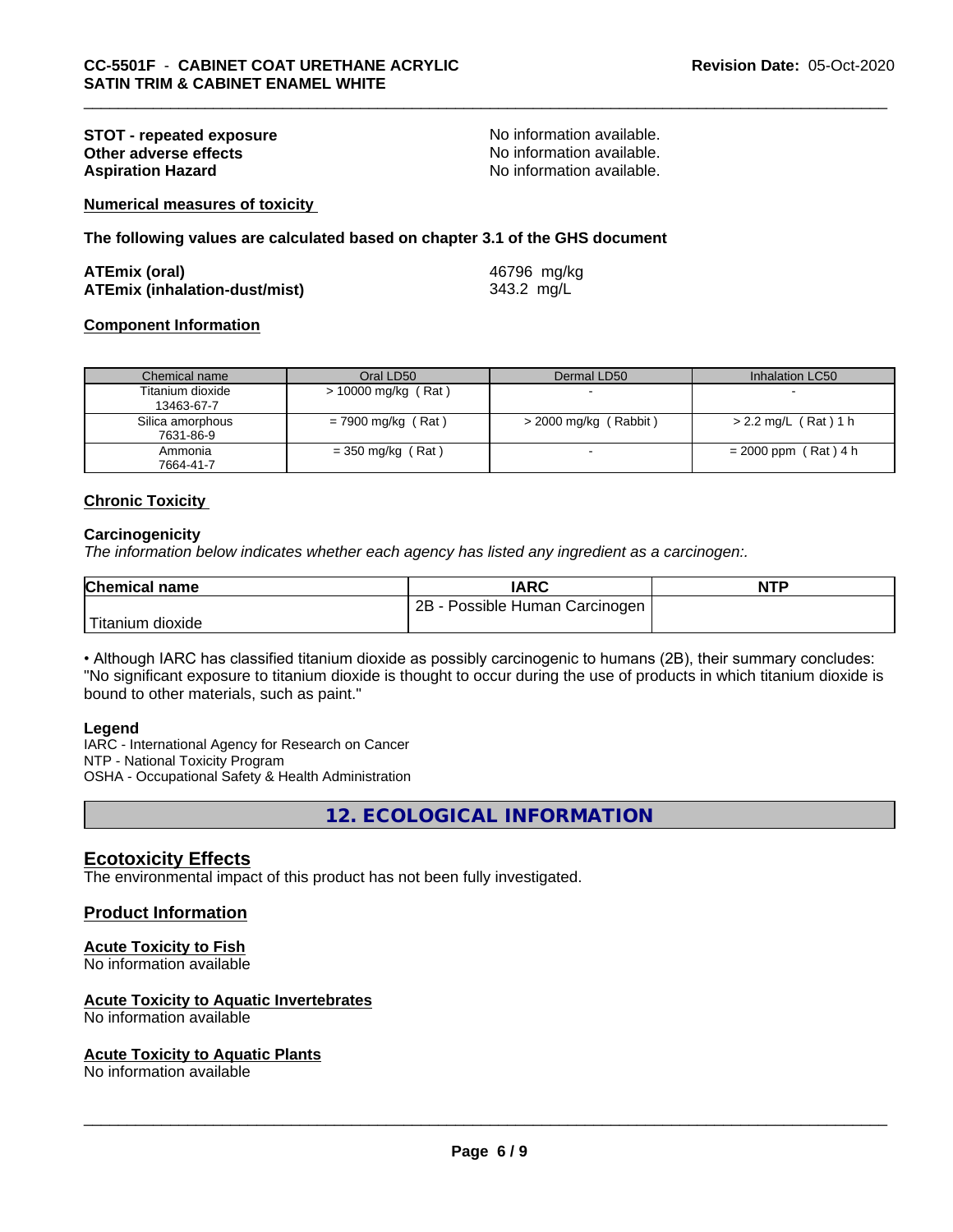#### **Persistence / Degradability**

No information available.

#### **Bioaccumulation**

There is no data for this product.

#### **Mobility in Environmental Media**

No information available.

#### **Ozone**

No information available

# **Component Information**

#### **Acute Toxicity to Fish**

Titanium dioxide  $LC50:$  > 1000 mg/L (Fathead Minnow - 96 hr.)

#### **Acute Toxicity to Aquatic Invertebrates**

No information available

**Acute Toxicity to Aquatic Plants**

No information available

**13. DISPOSAL CONSIDERATIONS**

Waste Disposal Method **Dispose of in accordance with federal, state, provincial,** and local regulations. Local requirements may vary, consult your sanitation department or state-designated environmental protection agency for more disposal options.

**14. TRANSPORT INFORMATION**

**TDG** Not regulated **ICAO / IATA** Not regulated **IMDG / IMO** Not regulated

# **15. REGULATORY INFORMATION**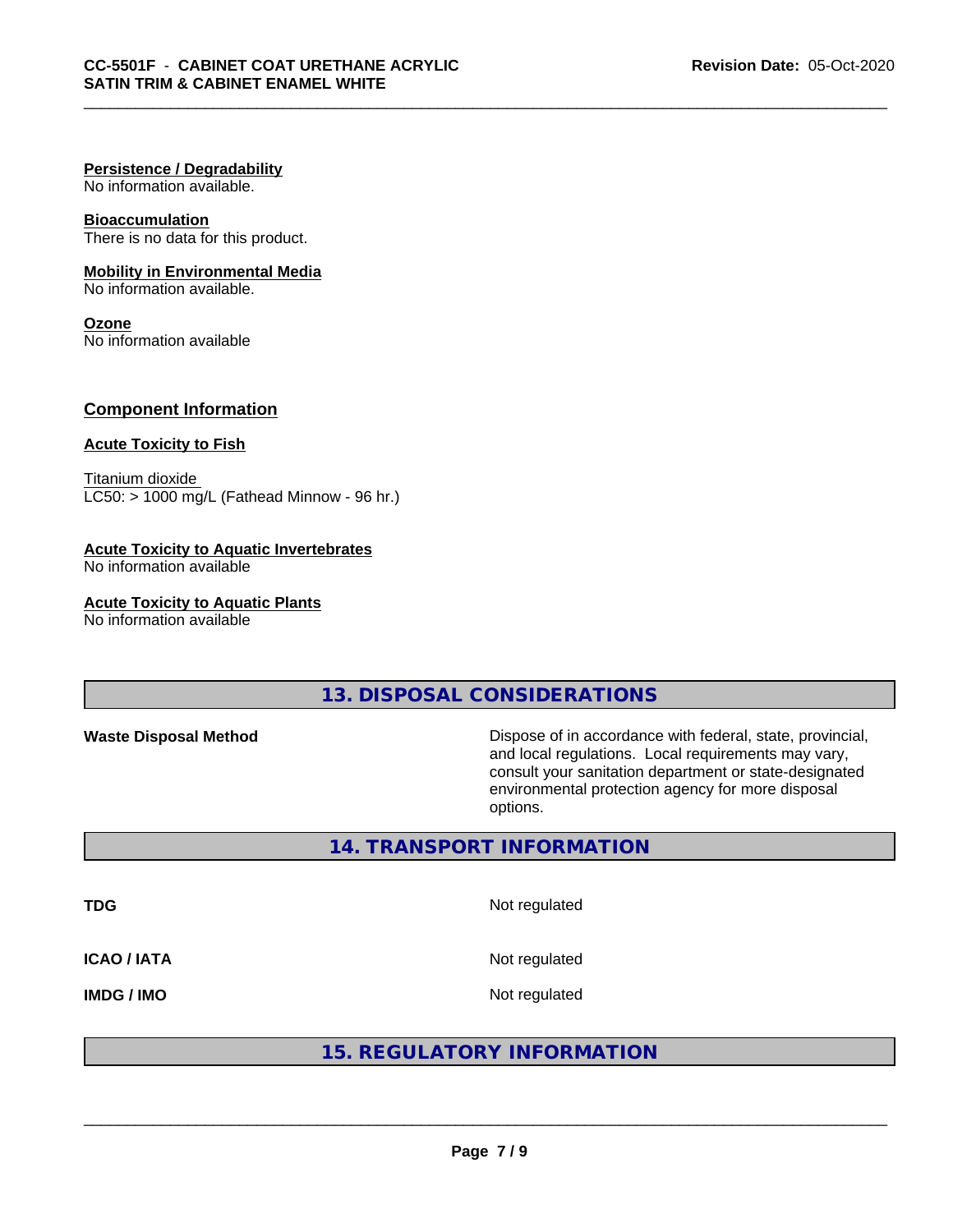# **International Inventories**

| <b>TSCA: United States</b> | Yes - All components are listed or exempt. |
|----------------------------|--------------------------------------------|
| <b>DSL: Canada</b>         | Yes - All components are listed or exempt. |

# **National Pollutant Release Inventory (NPRI)**

#### **NPRI Parts 1- 4**

This product contains the following Parts 1-4 NPRI chemicals:

| <b>Chemical name</b> | `S No.<br>AS. | Weight-%              | <b>NPRI Parts 1-4</b> |
|----------------------|---------------|-----------------------|-----------------------|
| Ammonia              | 7664-41-7     | 250/<br>$\mathcal{L}$ | .istec<br>.           |

#### **NPRI Part 5**

This product contains the following NPRI Part 5 Chemicals:

*None*

#### **WHMIS Regulatory Status**

This product has been classified in accordance with the hazard criteria of the Hazardous Products Regulations (HPR) and the SDS contains all the information required by the HPR.

| <b>16. OTHER INFORMATION</b>             |           |                        |                      |          |  |  |  |
|------------------------------------------|-----------|------------------------|----------------------|----------|--|--|--|
| HMIS -                                   | Health: 1 | <b>Flammability: 0</b> | <b>Reactivity: 0</b> | $PPE: -$ |  |  |  |
| <b>HMIS Legend</b><br>0 - Minimal Hazard |           |                        |                      |          |  |  |  |
| 1 - Slight Hazard<br>2 - Moderate Hazard |           |                        |                      |          |  |  |  |
| 3 - Serious Hazard                       |           |                        |                      |          |  |  |  |
| 4 - Severe Hazard<br>* - Chronic Hazard  |           |                        |                      |          |  |  |  |

X - Consult your supervisor or S.O.P. for "Special" handling instructions.

*Note: The PPE rating has intentionally been left blank. Choose appropriate PPE that will protect employees from the hazards the material will present under the actual normal conditions of use.*

*Caution: HMISÒ ratings are based on a 0-4 rating scale, with 0 representing minimal hazards or risks, and 4 representing significant hazards or risks. Although HMISÒ ratings are not required on MSDSs under 29 CFR 1910.1200, the preparer, has chosen to provide them. HMISÒ ratings are to be used only in conjunction with a fully implemented HMISÒ program by workers who have received appropriate HMISÒ training. HMISÒ is a registered trade and service mark of the NPCA. HMISÒ materials may be purchased exclusively from J. J. Keller (800) 327-6868.*

 **WARNING!** If you scrape, sand, or remove old paint, you may release lead dust. LEAD IS TOXIC. EXPOSURE TO LEAD DUST CAN CAUSE SERIOUS ILLNESS, SUCH AS BRAIN DAMAGE, ESPECIALLY IN CHILDREN. PREGNANT WOMEN SHOULD ALSO AVOID EXPOSURE.Wear a NIOSH approved respirator to control lead exposure. Clean up carefully with a HEPA vacuum and a wet mop. Before you start, find out how to protect yourself and your family by logging onto Health Canada at

http://www.hc-sc.gc.ca/ewh-semt/contaminants/lead-plomb/asked\_questions-questions\_posees-eng.php.